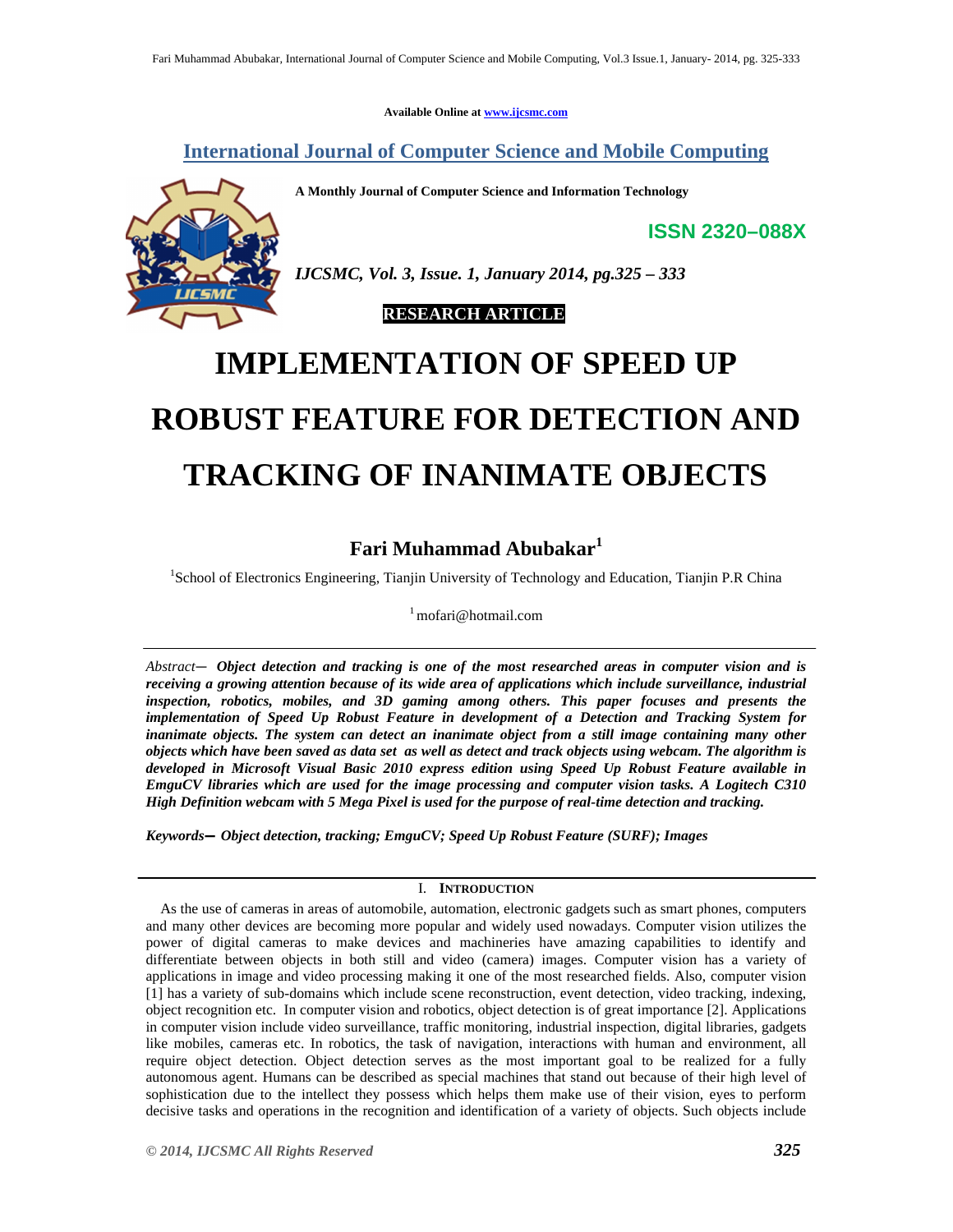fellow humans and other categories of objects such as books, cars, cups etc. Computer vision literature includes many object detection approaches based on representing objects of interests by a set of local 2D features such as corners or edges [3].

 The vision is one of the most substantive and heavily used sensors by humans. With them, we interact with our immediate and surrounding environment using these visual sensors which are called the eyes. Out of many high- level tasks that we can accomplish with vision, object detection stands out. Object detection helps us to do a wide range of daily activities like moving around, interacting with people, reading and playing etc. With object recognition, we can easily differentiate various objects by recognizing the differences between them. For example, when we see a cup, our vision sensors with the help of the processing by the brain identify that this is an inanimate object. And also, when we come in contact with a person, same procedure is applied to recognize and identify that this is an animate. Therefore, object detection can pave way for building of algorithms as well as hybrid systems used in making computers identify the difference between objects in images. With respect to the significance and importance of object detection, recognition and tracking, however, it can be used in so many areas of computer vision to help and simplify the activities of humans. Many interest point detectordescriptor algorithms have been presented and are available but the choice of this paper is *SURF* due to its scaleand rotation invariant feature as well as its good performance and computational speed. Therefore, this paper hereby proposes the implementation and development of a system for real-time moving object detection and tracking using SURF.

#### II. **RELATED WORKS**

 Samet Karakaş [4] presented thesis work for real time detection and tracking of moving objects with an active camera. For this purpose, feature based algorithms are implemented due to the computational efficiency of these kinds of algorithms and SURF (Speeded Up Robust Features) is mainly used for these algorithms. The algorithm was developed in C++ environment and OpenCV library frequently used. The developed algorithm is capable of detecting and tracking moving objects by using a PTZ (Pan-Tilt-Zoom) camera at a frame rate of approximately 5 fps and with a resolution of 640x480.

 Ricardo Chincha and YingLi Tian [5] of Department of Electrical Engineering, The City College of New York New York, NY, 10031, USA proposes an object recognition method to help blind people find missing items using Speeded-Up Robust Features (SURF). SURF features can extract distinctive invariant features that can be utilized to perform reliable matching between different images in multiple scenarios. These features are invariant to image scale, translation, rotation, illumination, and partial occlusion. The proposed recognition process begins by matching individual features of the user queried object to a database of features with different personal items which are saved in advance.

# III. **OVERVIEW OF SPEED UP ROBUST FEATURE (SURF)**

#### *A. Interest Point Using SURF*

 The authors of *SURF* [6] used the very basic Hessian-matrix approximation for interest point detection and integral images which was made popular by Viola and Jones [7], which reduces the computation time drastically. Given a point  $x = (x, y)$  in an image I, the Hessian matrix  $H(x, \sigma)$  in x at scale  $\sigma$  is defined as follows [6]

$$
H(x, \sigma) = \begin{bmatrix} L_{xx}(x, \sigma) & L_{xy}(x, \sigma) \\ L_{yx}(x, \sigma) & L_{yy}(x, \sigma) \end{bmatrix}
$$
 (1.0)

where  $L_{xx}(x, \sigma)$  is the convolution of the Gaussian second order derivative  $\frac{\partial^2}{\partial x^2}$ **g(** $\sigma$ **)** with the image *I* in point x, and similarly for  $L_{xy}(x, \sigma)$  and  $L_{yy}(x, \sigma)$ . [2]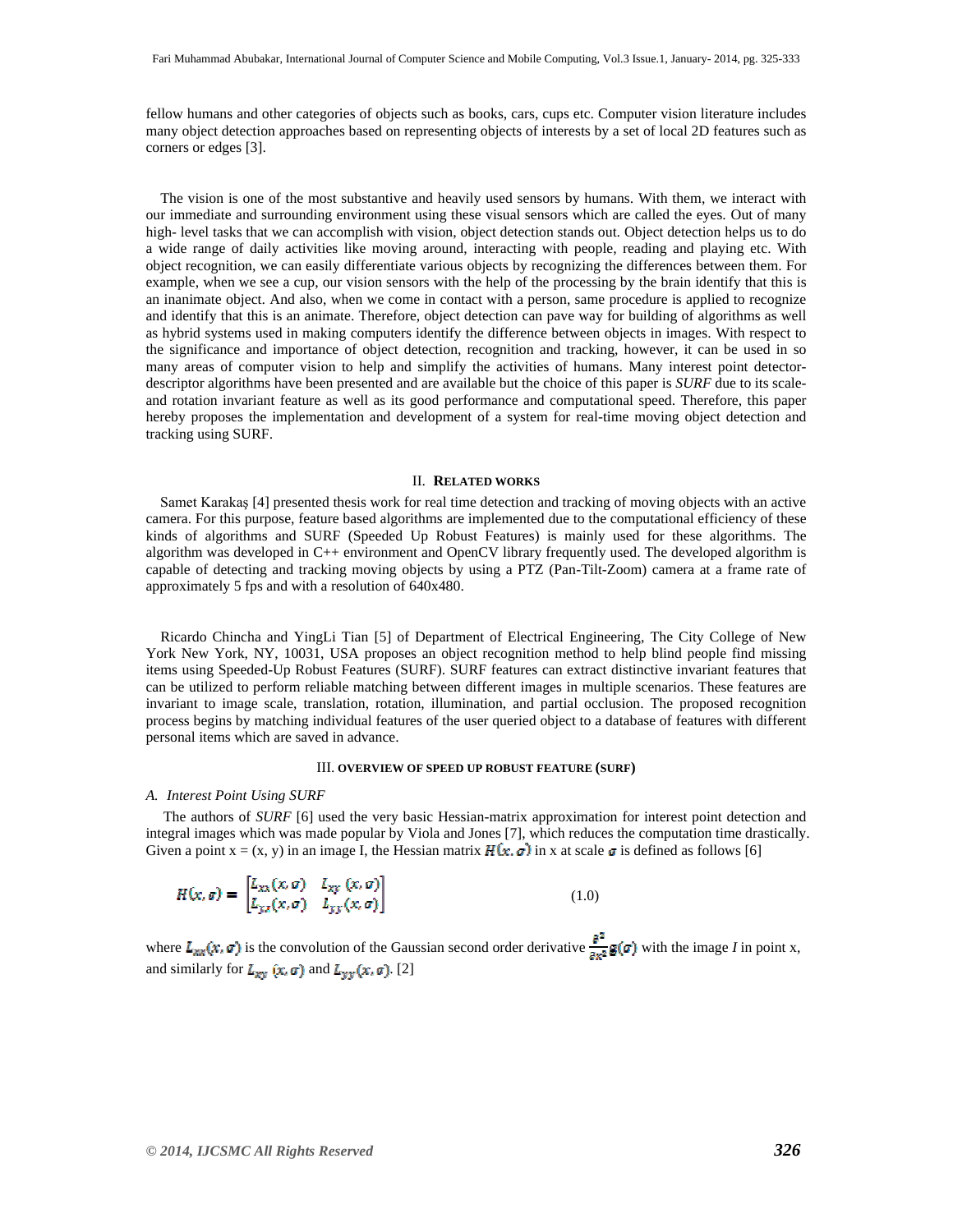

Fig. 1 Left to right: the (discretised and cropped) Gaussian second order partial derivatives in y-direction and xy-direction, and our approximations thereof using box filters. The grey regions are equal to zero and was obtained from [6].

#### *B. Interest Point Description*

 The SURF descriptor [6] is based on similar properties to SIFT [8], with a complexity stripped down even further. The first step consists of fixing a reproducible orientation based on information from a circular region around the interest point [6]. Then, a square region aligned to the selected orientation is constructed; therefore the SURF descriptor is extracted from it. For more information regarding how the descriptors are described in SURF, the authors have done a very good work and have given extensive details on that which can be referred to in [6]. The process of generating distinctive descriptors involves a large number of memory accesses. SURF generates descriptors from a large number of sums of pixels distributed in a grid surrounding the interest point. SURF is intended to be highly invariant in rotation and scale and the system presented in this paper basis its implementation of the SURF feature to achieve these.

# *C. Interest Point Localization*

 Interest points need to have an exact location in the image for calculation purposes. Extracting these locations from the response maps is done by finding all local maxima. SURF finds local maxima in scale space; that is, in three dimensions, using non-maximum suppression in a 3x3x3 neighborhood around each pixel [9].

#### *D. Interest Point Matching*

 Interest point matching involves figuring out which interest points in a new image correspond to that of the interest points already known from previous images. If there are correspondences between the interest points of the new image and that of the existing, the extracted descriptors around the interest points of both the two images are said to have points of correspondence making them have a successful match. The matching is often based on a distance between the vectors, e.g. the Mahalanobis or Euclidean distance [6]. The dimension of the descriptor has a direct impact on the time this takes, and a lower number of dimensions is therefore desirable [6].

#### *E. Integral Images*

 One aspect of SURF that justifies the adjective Speeded-Up in its name is the use of integral images for speeding up computations. SURF makes extensive use of the integral image of a scene as part of interest point detection, and again as part of interest point description. The integral images are essential for completing these tasks with high efficiency at various scales. [9]. The integral image  $I_{\sum}$  of a source image *I* is an image where the value  $I_{\Sigma}$  (x) of a pixel at a location  $x = (x, y)^T$  is the sum of the values of all source pixels above and/or left of pixel x. More formally:

$$
I_{\Sigma} \quad (x) = \sum_{i=0}^{i \leq x} \sum_{j=0}^{j \leq y} I(i, j) \tag{3}
$$

Integral images are useful for getting the sum of pixels in a rectangular area of the source image in constant time. Only four lookups and three additions or subtractions are required regardless of the size of the area [9].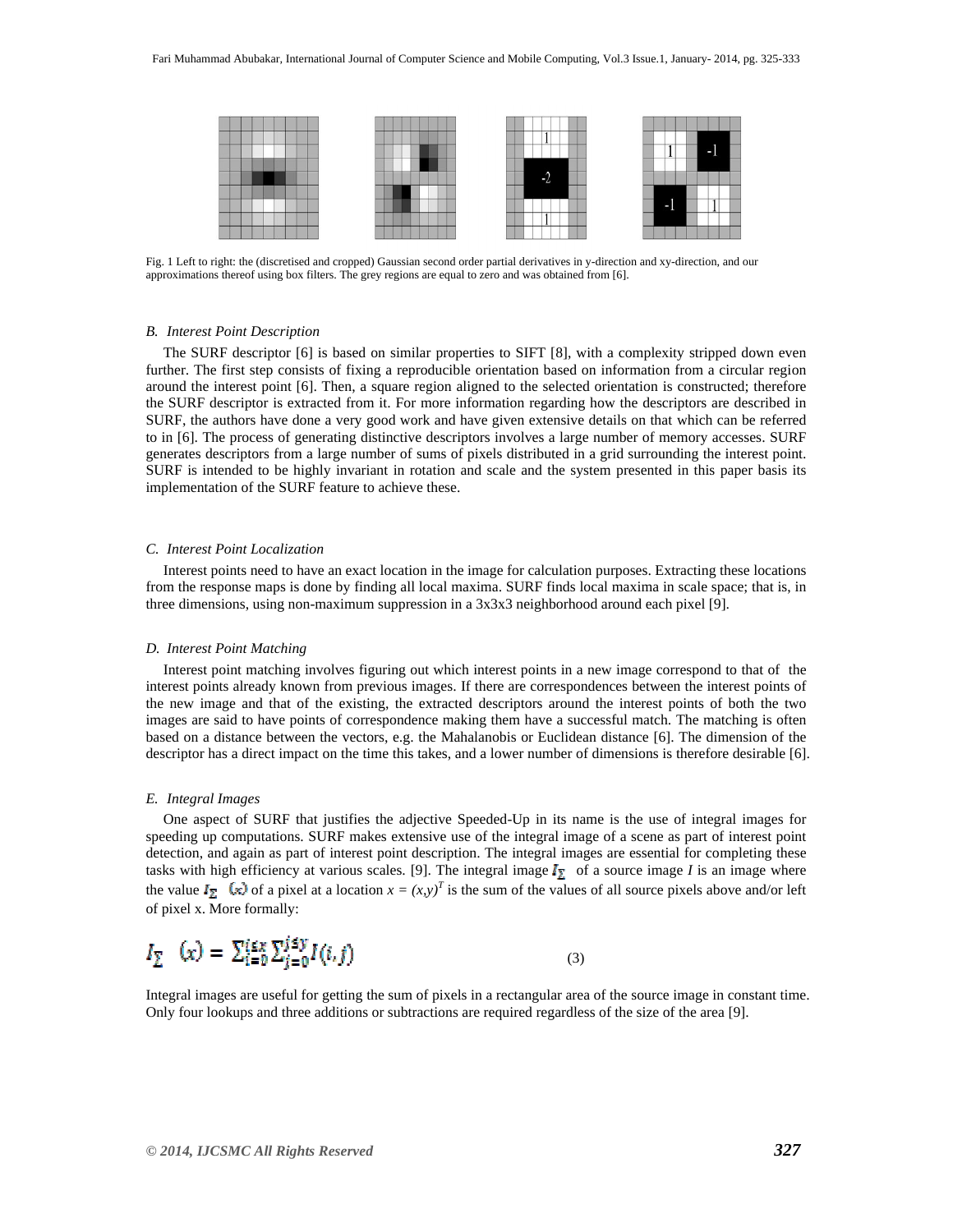

Fig.3 obtained from [6] Using integral images, it takes only three additions and four memory accesses to calculate the sum of intensities inside a rectangular region of any size.

# IV.**IMPLEMENTATION**

# *A. Methodology and System set-up*

 The detection and tracking of the inanimate objects in still images as well as using a webcam can be carried out using the GUI of the system. For the proposed system, the Visual Basic setting is set to Expert Setting for the design. Thanks to Open CV and Emgu CV as to this system made use of the SURF feature in developing this system. Also, we will like to mention our sincere appreciation to the tutor in [10] for providing helpful and useful videos that gave us ideas on how to configure the EmguCV with VB 10 and understanding on how SURF implementation works as the system employed some of the codes from the tutorials. The development of the system goes into the following stages; firstly, the GUI is created using Microsoft Visual Basic 2010 express edition for which eight essential Emgu CV .dll reference library files were added and are as follows;

- Emgu.CV.DebuggerVisualizers.VS2010
- Emgu.CV
- Emgu.CV.GPU
- Emgu.CV.ML
- Emgu.CV.OCR
- Emgu.CV.Stitching
- Emgu.CV.UI
- Emgu.Util

The next step is, seventeen OpenCV .dll library files which come with the Emgu CV package were added which include;

*opencv\_calib3d240.dll, opencv\_contrib240.dll, opencv\_core240.dll, opencv\_features2d240.dll, opencv\_ffmpeg240.dll, opencv\_flann240.dll, opencv\_gpu240, opencv\_highgui240.dll, opencv\_imgproc240.dll, opencv\_legacy240.dll, opencv\_ml240.dll, opencv\_nonfree240.dll, opencv\_objdetect240.dll, opencv\_photo240.dll, opencv\_stitching240.dll, opencv\_video240.dll, opencv\_videostab240.dll* 

 The system algorithm uses the following library packages from Emgu CV into visual basic 2010 which is .NET which were imported in the code window so as to achieve real- time moving object detection and tracking using a single active camera and also object detection and tracking in still images and if not found, the system will not be able to perform the detection and tracking task. These library packages that were imported include;

*System.Drawing, System.Diagnostics, Emgu.CV, Emgu.CV.CvEnum, Emgu.CV.Features2D, Emgu.CV.Structure, Emgu.CV.UI, Emgu.CV.Util*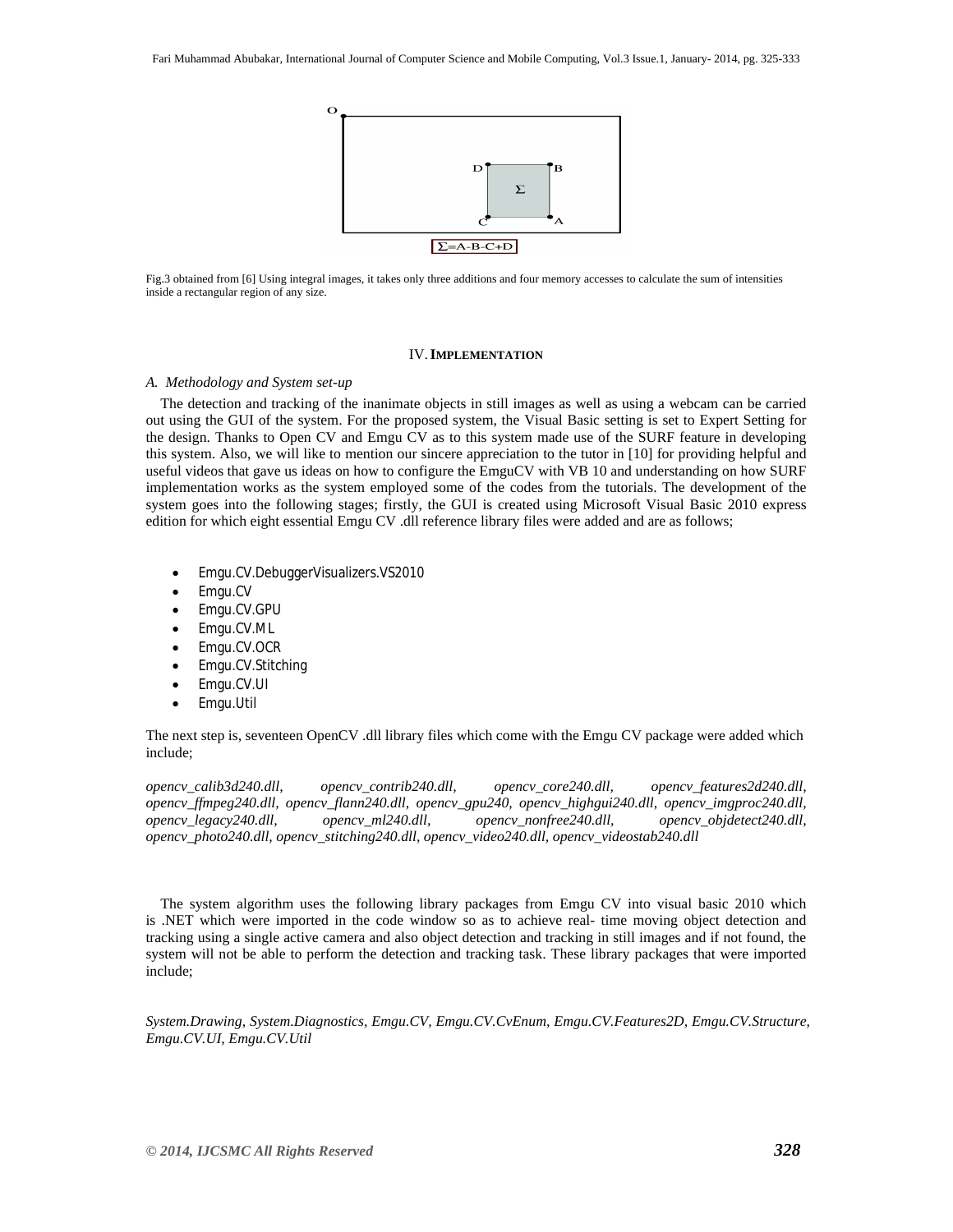

#### *B. Equipment used for System Development*

 The paper focuses to present a system to perform object detection and tracking on inanimate with using webcam as well as for still images. For this purpose, C310 HD webcam produced by Logitech is used. The camera comes with a 5MP and has a built in mic for noise reduction. The camera is operated at 640\*480 resolutions. The hardware requirement used to develop and run the system is standard PC, Dell N4050 which runs an Intel Core i3-2310M CPU @ 2.10GHz and 8 GB RAM. The GUI is developed using Microsoft Visual Basic 2010 express edition development environment and EmguCV library (EmguCV 2.4.0) is frequently employed. The EmguCV is a wrapper library that allows calling of OpenCV functions which is an open source having. The figure below shows the GUI of the proposed system;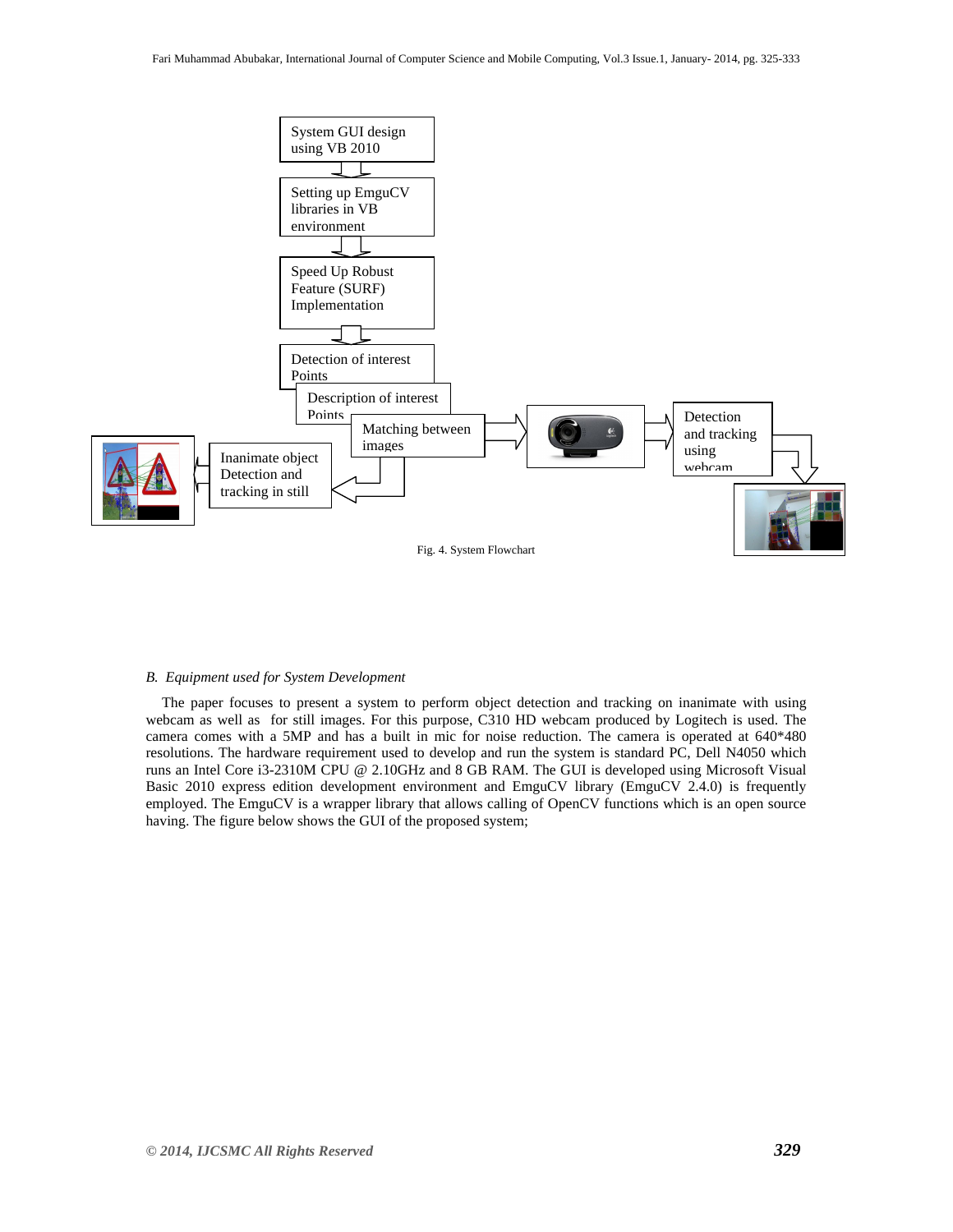|                                                                                           | all Instruction "Choose Image Source, then use Buttons to Select Image File and then click Perform SURF Button " **By Fari** |                                  |               |                    |  |  |  |  |  |
|-------------------------------------------------------------------------------------------|------------------------------------------------------------------------------------------------------------------------------|----------------------------------|---------------|--------------------|--|--|--|--|--|
| REAL-TIME MOVING OBJECT DETECTION AND TRACKING USING<br><b>SURF FOR INANIMATE OBJECTS</b> |                                                                                                                              |                                  |               |                    |  |  |  |  |  |
| <b>Select Image Source</b><br><b>O</b> Image File<br><b>Webcam Feed</b>                   | <b>Select Image Scene</b><br>Select sub- image to find in scene                                                              |                                  |               | <b>B</b><br>$\sim$ |  |  |  |  |  |
|                                                                                           | Key Points Matching Lines                                                                                                    | <b>Perform SURF</b><br>Detection | Clear<br>Exit |                    |  |  |  |  |  |
|                                                                                           |                                                                                                                              |                                  |               |                    |  |  |  |  |  |
|                                                                                           |                                                                                                                              |                                  |               |                    |  |  |  |  |  |
|                                                                                           |                                                                                                                              |                                  |               |                    |  |  |  |  |  |
|                                                                                           |                                                                                                                              |                                  |               |                    |  |  |  |  |  |
|                                                                                           |                                                                                                                              |                                  |               |                    |  |  |  |  |  |
|                                                                                           |                                                                                                                              |                                  |               |                    |  |  |  |  |  |
|                                                                                           |                                                                                                                              |                                  |               |                    |  |  |  |  |  |
|                                                                                           | *** BY FARI MUHAMMAD ABUBAKAR***                                                                                             |                                  | ""TUTE 2014"" |                    |  |  |  |  |  |

The Fig 4. shows the GUI of the proposed system

# V. **EXPERIMENTAL RESULTS**

 This section demonstrates some tests carried out on various still images obtained across the internet via Google search. These experimental tests are aimed at showing the main objective of this paper which is the implementation of SURF feature available in EmguCV in developing an algorithm to perform real-time moving object detection and tracking using a single webcam and also object detection and tracking in still images for inanimate objects. The detection and tracking is based on interest point detectors that checks for point of correspondence between the image scene containing the object with other objects and the sub-image which contains only the object of interest to be detected and tracked. These experimental results are obtained using the proposed interest point detection, description algorithm that has been discussed above. The proposed algorithm is based on implementation of the SURF which is a novel scale- and rotation-invariant detector and descriptor. SURF approximates or even outperforms previously proposed schemes with respect to repeatability, distinctiveness, and robustness, yet can be computed and compared much faster according to the authors [6]. These experiments were carried out on image scenes with few objects, medium, as well as one with many objects. For the real-time moving object detection and tracking using the webcam, a real live object was also tested on the system to check its performance in terms of scale, rotation, illumination.

#### *A. System Test on Various Images*

 This section presents the two types of tests carried out on the system to detect inanimate objects. The first is detection of inanimate objects in still images whereas the is real- time moving object detection and tracking using a single active webcam for detection and tracking purposes is the second. For some images used for the experimental tests, the objects were cropped from the original image scene while for others; objects were obtained differently from the image scene. Before the test commenced, the C310 Logitech was connected to the PC after loading the system. When the webcam is detected by the system, the detection and tracking can be started. The aim is to test this system on various images in order to see how the system will be able to detect and track objects based on scale, rotation and illumination differences between the two images which one is the image scene containing many objects and the second is the object scene; that is the interested object to be found in the images scene. The figures below show results of system's detection and tracking;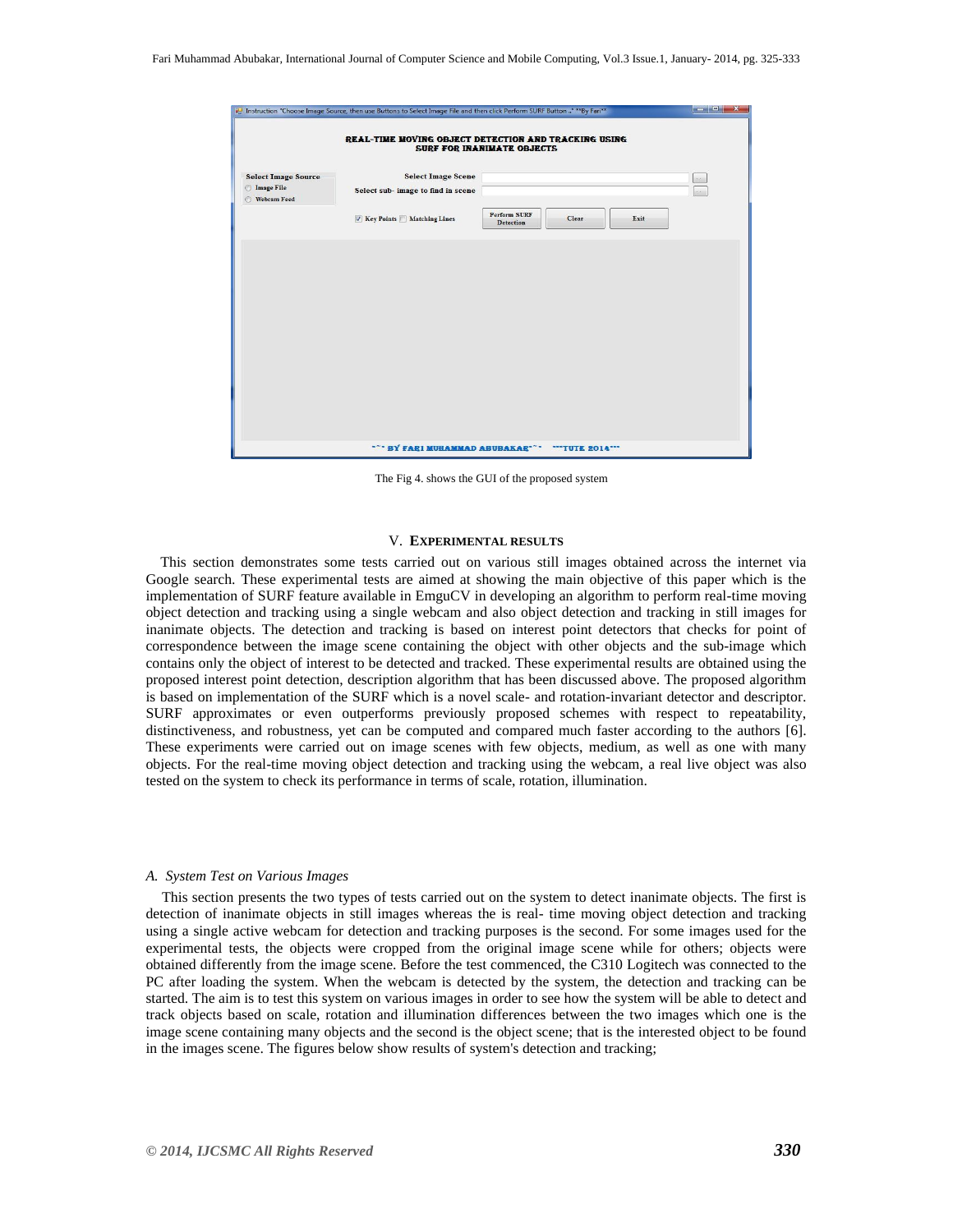



a. b.





 $c.$  d.



Fig. 5 shows two images where the object of interest (object) is by the upper right and image scene by the left hand side (Image scene). (a) To (f) shows successful objects detection based on scale, illumination and rotation parameters as both the two images matched each other due to same points of correspondence.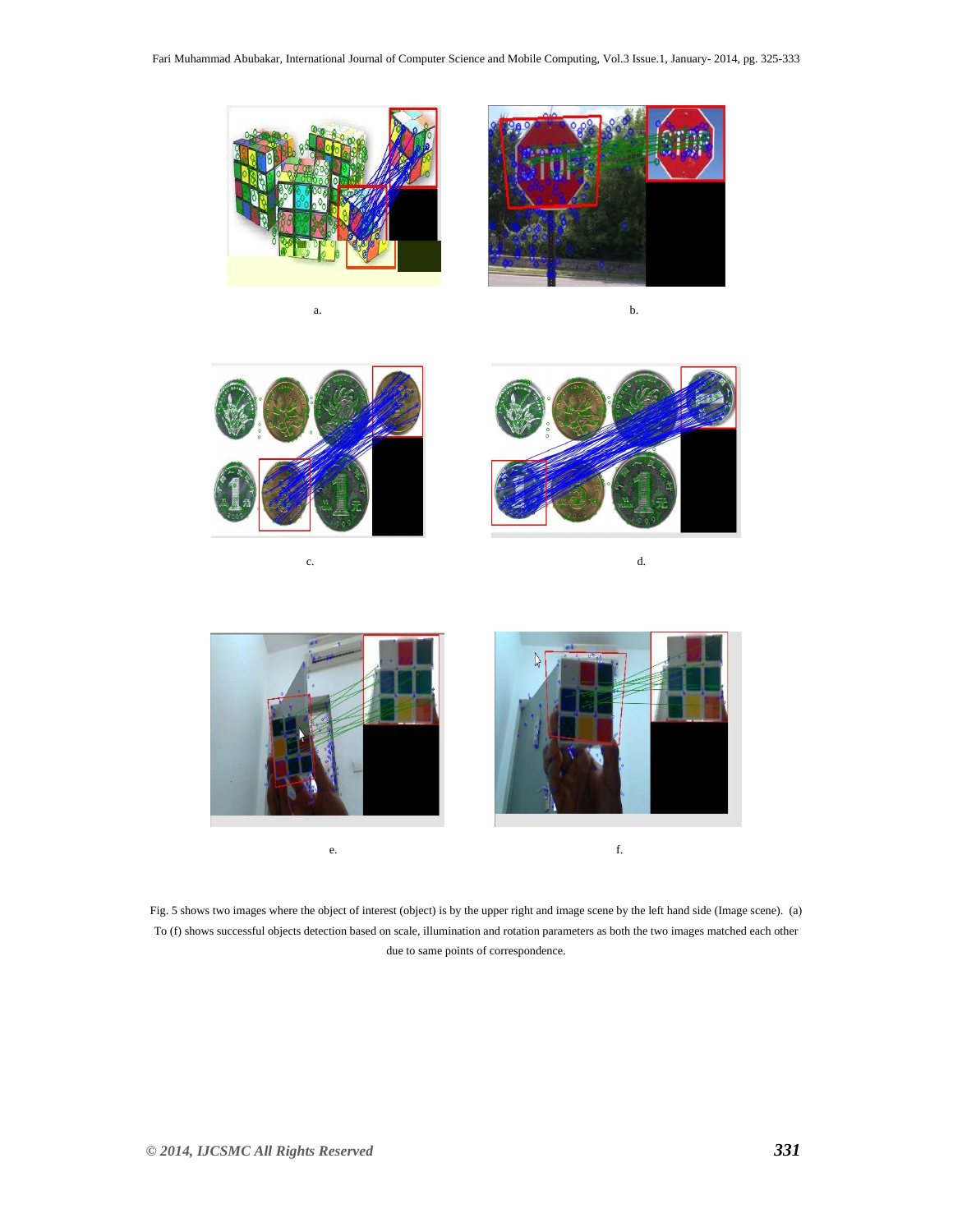| <b>Image scene</b> | Objects of<br><b>Interest</b><br>(Image to find in<br>scene) | <b>Scale</b><br>Different $(\checkmark)$<br>Same $(X)$ | <b>Illumination</b><br>Different( $\checkmark$ )<br>Same $(X)$ | <b>Rotated</b><br>Yes $(\checkmark)$<br>No(X) | Detected $(\checkmark)$<br>Not Detected $(X)$ |
|--------------------|--------------------------------------------------------------|--------------------------------------------------------|----------------------------------------------------------------|-----------------------------------------------|-----------------------------------------------|
| Image scene $1(a)$ | Object $(a)$                                                 | X                                                      | X                                                              | X                                             | ✓                                             |
| Image scene $(b)$  | Object (b)                                                   | $\checkmark$                                           | ✓                                                              | X                                             | ✓                                             |
| Image scene $(c)$  | Object $(c)$                                                 | ✓                                                      | X                                                              | ✓                                             | ✓                                             |
| Image scene $(d)$  | Object $(d)$                                                 | X                                                      | X                                                              | $\checkmark$                                  | ✓                                             |
| Image scene (e)    | Object (e)                                                   | $\checkmark$                                           | X                                                              | $\checkmark$                                  | ✓                                             |
| Image scene $(f)$  | Object (f)                                                   | X                                                      | X                                                              | X                                             | ✓                                             |

TABLE I

Table 1. Showing various tests performed on the system based on scale, rotation and illumination changes, object detection and tracking is achieved for inanimate objects successfully between two images having same points of correspondence making the interest points match between each other.

#### VI. **CONCLUSION**

 This paper has made use of Microsoft Visual Basic 2010, a streamlined, easy-to-use and easy-to-learn IDEs for users other than professional software developers, such as hobbyists and students to develop the GUI and the algorithm for the system then implementation SURF feature and making use and image processing libraries available in EmguCV 2.4.0 was also done in VB development environment. The system implements the SURF which is a scale and rotation invariant feature which is based on interest points detector, descriptor. The paper aimed at developing real-time moving object detection and tracking system using a single webcam for inanimate objects. The system takes two image sources; in which the first is from a webcam feed and the second using still images.

 For both real-time and still images, firstly, interest points are detected across distinctive locations in the image such as corners, edges etc., A distinctive property of the SURF detector is its repeatability i.e. whether it reliably finds the same interest points under different viewing conditions. Secondly, the neighborhood of every interest point is represented by a feature vectors. This descriptor has to be distinctive and, at the same time, robust to noise, detection errors, and geometric and photometric deformations [6]. Lastly, these features are matched for point of correspondence between the object and image scene. Both detection and tracking were achieved in realtime as well as using still images. Experimental results shown in Figure 5 above have shown that the SURF feature implementation in the system achieved interest point's detection with a robust performance under different scale, rotation and illumination parameters. These experimental tests are aimed at showing the main objective of this paper which is the implementation of SURF feature available in EmguCV in developing an algorithm to perform real-time moving object detection and tracking using a single webcam and also object detection and tracking in still images for inanimate objects.

#### **ACKNOWLEDGMENT**

Thanks to Open CV and Emgu CV as to this system made use of the SURF feature in developing this system. Also, we will like to mention our sincere appreciation to the tutor in [10] for providing helpful and useful videos that gave us ideas on how to configure the EmguCV with VB 10 and understanding on how SURF implementation works as the system employed some of the codes from the tutorials.

#### **REFERENCES**

- [1] http://en.wikipedia.org/wiki/Computer\_vision
- [2] Yousuf A. "Visual Object Detection Using Frequent Pattern Mining*," A Thesis of Masters of Science submitted to Dept. of Computer Science and Engineering*, Indian Institute of Technology Madras, Jan 2011"